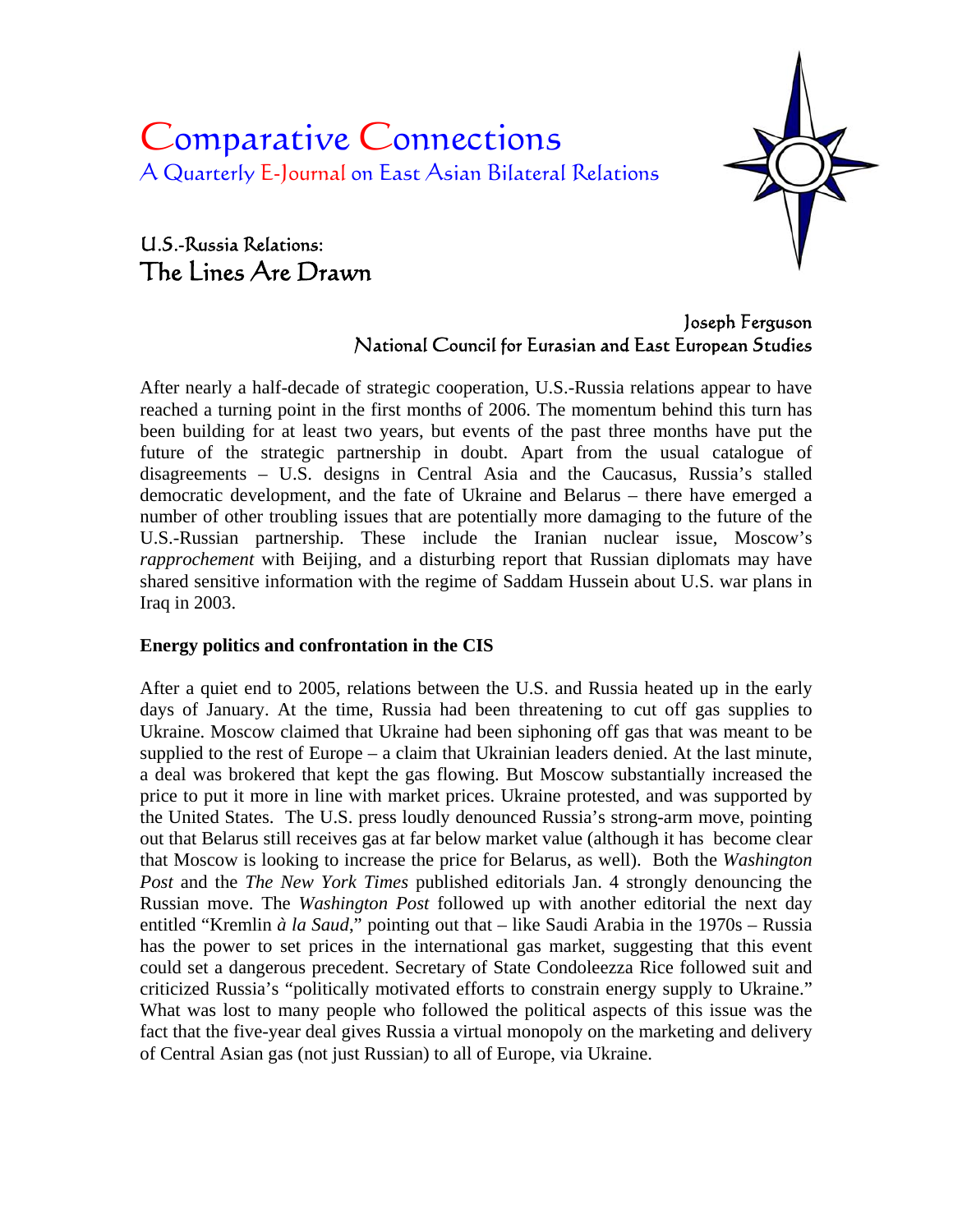Ukraine continues to be a focal point of U.S.-Russian contention, a fact since last year's election of President Viktor Yushchenko, a man widely supported in the West. Yushchenko favors Ukrainian membership in NATO, as well as the EU. As Russia's Black Sea Fleet is based in Sevastopol, a primarily ethnically Russian city sitting on Ukrainian soil, this idea is anathema to Moscow. Russia's lease on the Sevastopol base runs until 2017, but Yushchenko hopes to join NATO as early as 2008. Interestingly, polls indicate that a majority of Ukrainians is against holding a referendum on joining NATO. Additionally, recent parliamentary elections in Ukraine gave a blow to Yushchenko and his allies, as a pro-Moscow party won the biggest number of seats. Yushchenko can decide to join forces with the party of his former prime minister, Yulia Timoshenko, but she has made it clear that she is strongly against the gas deal with Moscow that Yushchenko brokered. Belarus also remains a sensitive issue for Moscow and for Washington. Presidential elections were held there in late March. "Europe's last dictator" (in the words of the U.S. government), Alexander Lukashenko, won 83 percent of the votes, suggesting a fixed election. While Moscow applauded the results, Washington criticized them. Washington is expected to put more pressure on Lukashenko, but thus far he seems immune to it, and he continues to have Moscow's unwavering support.

Elsewhere in the CIS, Georgia also tends to divide the guardians of the U.S.-Russian strategic partnership. Like Ukraine, Georgia aspires to NATO membership, and like Ukraine, Russian soldiers are stationed on Georgian soil. Of greater concern, however, are the two separatist movements in Georgia (Abkhazia and Ossetia), which threaten to make the already tiny nation even smaller. Russia tacitly supports both separatist movements and has soldiers ostensibly posing as observers on the ground in Abkhazia, a former playground for the Communist elite on the Black Sea. Meanwhile, Moscow continues to claim that Georgia – tacitly or not – allows Chechen rebels safe haven in the northeastern part of Georgia. In the trans-Caucasus region, both the U.S. and Russia seek Azeri military cooperation in the form of access to that nation. Both Moscow and Washington want to play a brokering role between Azerbaijan and Armenia in the Karabakh conflict. Moscow and Washington are also seeking a cooperative relationship with Kazakhstan. Such cooperation does not necessarily entail canceling out the actions of the other in Kazakhstan, but the nature of military sales and energy politics, however, often gives the overtures a competitive undertone.

U.S.-Russian competition in the former Soviet Union (or CIS) is a natural by-product of Russia's decline and U.S. pre-eminence in global affairs. The sustained bitter rhetoric of the last few years, and the buildup of perceived slights in Moscow, as well as what is seen as a continuing pattern of lecturing by the U.S., combine to threaten to irreparably damage the relationship. This past quarter, in particular, witnessed a flurry of negative reports in the U.S. on the state of affairs in Russia, and much of it was deemed offensive by Moscow.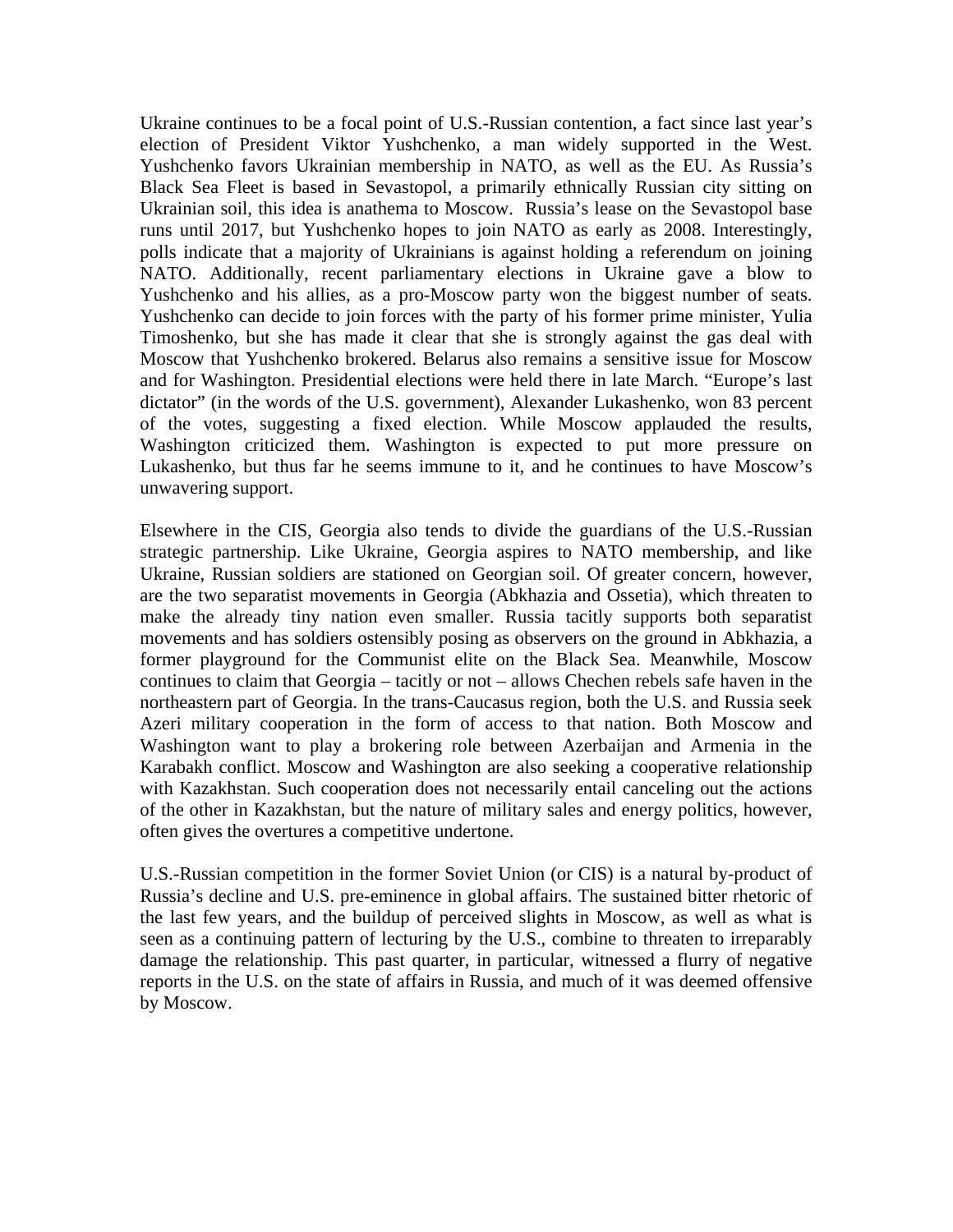#### **U.S. reporting on Russia**

The first of the reports was by the respected Council for Foreign Relations (CFR). A blue-ribbon bipartisan commission was organized and chaired by two prominent politicians, former Democratic Senator and vice-presidential nominee John Edwards, and former Republican Congressman and vice-presidential nominee Jack Kemp. The report stated that, "U.S.-Russian relations are clearly headed in the wrong direction," and added, "the very idea of 'strategic partnership' no longer seems realistic." The commission urged the Bush administration to stop treating Russia as a strategic partner and to adopt a policy of "selective cooperation" and "selective opposition." The commission was particularly negative about the Putin administration, citing its poor track record in democratic development and its tendency to stamp out any opposition, whether it be politically based or grassroots based. Although CFR is a nonpolitical organization, the Russian press noted its strong political connections across Washington.

The report's publication coincided with Russian Foreign Minister Sergei Lavrov's visit to Washington. Lavrov's discussions with Condoleezza Rice and National Security Adviser Stephen Hadley did nothing to dispel the notion of a political and strategic disconnect between Moscow and Washington, although Lavrov was granted some time with President Bush to discuss the Iranian situation (more on this below). The think-tank *Stratfor.com* issued an analysis of the CFR report, suggesting that the commission has "laid the ideological groundwork for a far more adversarial foreign policy" between the U.S. and Russia. Other observers, however, insist that for the Bush administration, strategic cooperation on terrorism, narcotics, and proliferation will continue to trump the political concerns about democratic development in Russia and in the CIS.

Prior to the CFR report, the *Washington Post* reported that there was a divide within the Bush administration about Russia policy. According to the article, Vice President Dick Cheney and Secretary of State Rice have been both seeking out expertise on Russia from outside the administration. The article reported that while Rice is prone to look past differences over the path of democracy in Russia and the CIS to focus on strategic issues, Cheney appears to be listening to the views of such individuals within and outside the government (such as Sen. John McCain) who are advocating the expulsion on Russia from the G8. Thus far, George Bush has seemed to rely mostly on Rice for his Russia policy, as well as the senior director for Russia affairs at the National Security Council Thomas Graham, who, like Rice, advocates a constructive relationship with Moscow, rather than focusing on the negatives. It is speculative to say whether Bush will change his mind, but the events of the last few weeks paint a negative picture for the future of U.S.-Russian relations.

Two days after the release of the CFR report, the State Department issued its 2005 *Country Reports on Human Rights Practices*. The report, as in the past several years, gave Russia a failing grade, not only pointing out the stunted development of civil society and democratic opposition groups in Russia, but also the continuing bloody stalemate in Chechnya, hazing in the army, bureaucratic corruption, muzzling of the press, and a whole litany of other abuses. The usual Russian reaction is to chide the U.S. for its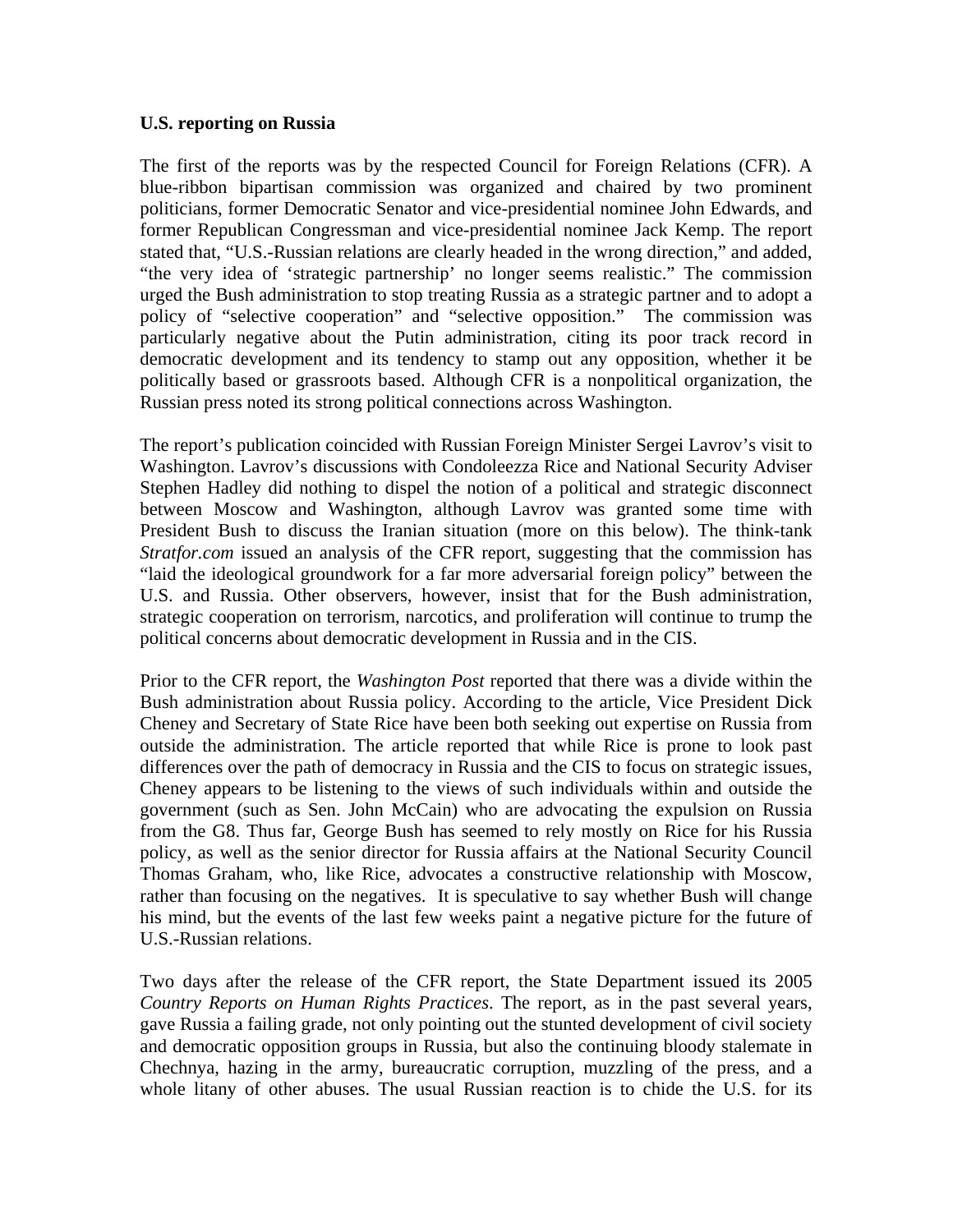"double standards," listing such things as the Abu Ghraib scandal, election irregularities in Florida, the U.S. support of dictators in Central America and the Middle East, and other examples. This year was no different. Even before Foreign Minister Lavrov traveled to Washington – perhaps anticipating U.S. criticism – he published an editorial in the Russian daily *Moskovskie Novosti* in which he outlined Russia's approach to its own brand of democracy.

One week later, the White House published the *National Security Strategy*, and in it issued its own condemnation of democracy in Russia. In Russia it was taken as another slap in the face on the eve of Russia's historic hosting of the G8 summit this year. Although the text addressing Russia consisted of a mere two paragraphs (in a 49-page document), the Russian Foreign Ministry issued a scathing reply on March 20. It said, "One cannot escape the impression that [Washington] is using populist slogans in its own interests," adding that, "no one has, or can have, a monopoly on the interpretation of democracy… each state must follow its own path toward democracy, as did and does the United States." The Russian daily *Nezevisimaya Gazeta* ran an article talking of a new Cold War in the CIS, similar to the East-West confrontation, "only in a significantly narrower arena, with a different correlation of forces, and with somewhat diminished zeal."

On the heels of all of these reports came perhaps the most disturbing event: a Pentagon report that Russian diplomats based in Iraq and perhaps a source in the U.S. military command in Qatar passed sensitive information to the regime of Saddam Hussein about U.S. war plans just prior to the U.S. invasion in 2003. The Russian government dismissed the report, while the Bush administration remained largely quiet. If this is correct, then the U.S. has a much larger concern with the Russian government than the freedom of press or presidential elections in some CIS country. If it turns out that a few diplomats were working independently, then this suggests that the Kremlin lacks control; a concerted effort by the Russian government would be even more disturbing. The U.S. needs a strong relationship with Russia to effectively combat terrorism, proliferation, and the trafficking of narcotics, but if Moscow has decided to take a stand against Washington, then U.S. strategy needs to change. Iraq and Iran could prove to be the ultimate testing grounds of Moscow's intentions.

### **Russia and the U.S. in Asia**

Iran and its incipient nuclear program continue to dog the relationship between Moscow and Washington, although reports in the first weeks of the year suggested that Moscow was tiring of Iran's subterfuge and was demanding a full accounting. A plan put forth by the Russian government after a visit by Foreign Minister Lavrov to Tehran called for Iran to admit UN inspectors, and in return Moscow would establish a Russian-Iranian joint enterprise to enrich uranium in Russia. But as the weeks dragged on with no firm deal, many in the West were left wondering if Iran was playing Russia to buy itself more time. Russia's stance has been frustrating for the Bush administration. Moscow claims to agree, but there has been little to no pressure on the Iranians. The Europeans have been much more cooperative in this regard.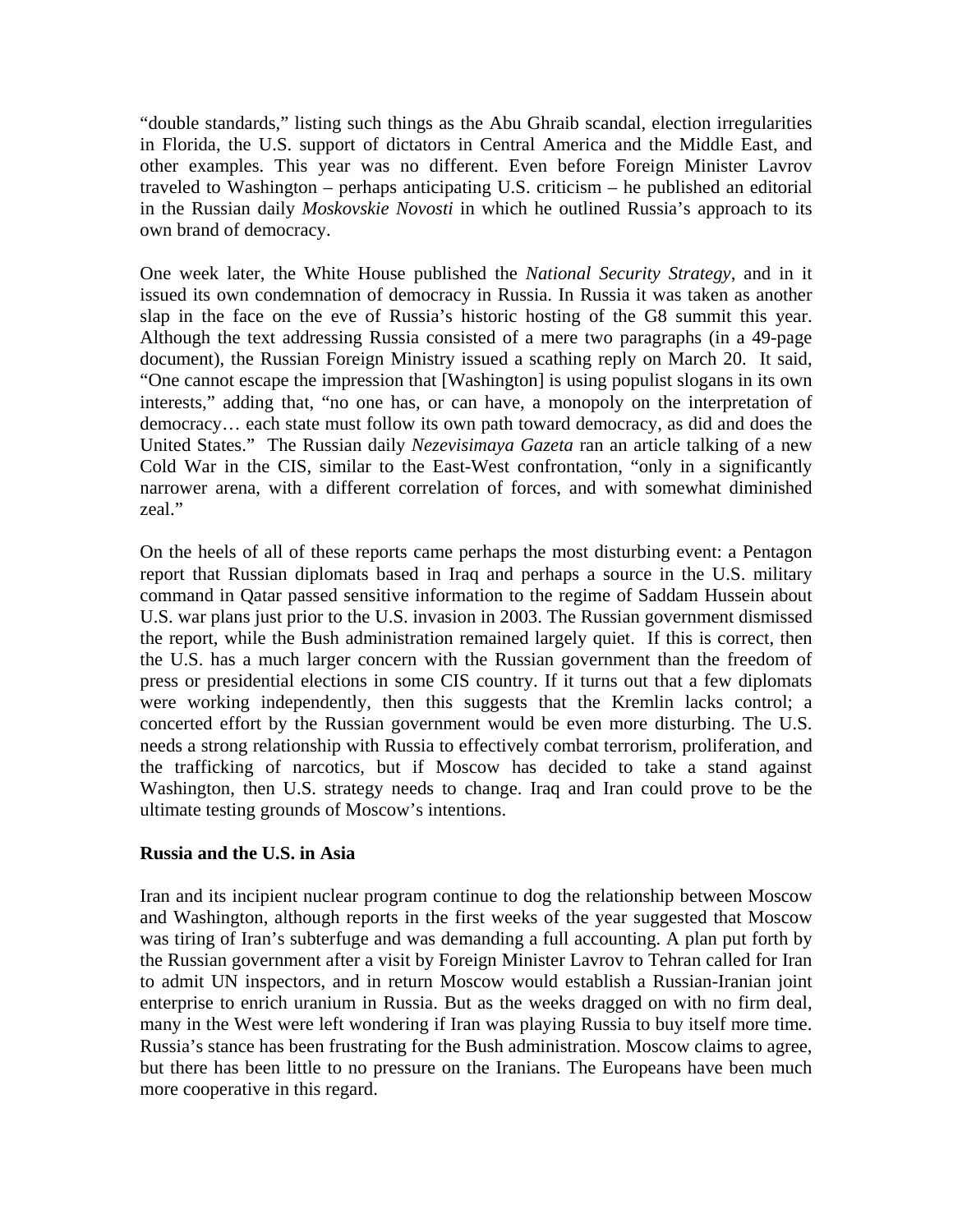Washington was also put off by the decision of the Russian government to invite the Hamas leadership to the Kremlin in early March. Many see this as an attempt by the Russian government to reassert itself into the politics of the Middle East. Nevertheless, it seems a clumsy and reckless attempt to many, including officials in Washington.

Putin's visit to China follows the concerted push in the last quarter of 2005 to shore up Russia's relations with the nations of East Asia, for whom Moscow hopes to become a primary supplier of energy. For now the Russian focus is on developing the infrastructure (rail and pipe) of the oil industry in Siberia. But if China and Japan build a substantial gas network, then Russia can become the supplier of first resort for natural gas, as it is in Europe. This goal will not be easily reached, but it is attainable, and the Kremlin appears fixated on this idea. In Southeast Asia Russia hopes to become a primary arms supplier. Russia fears losing India, one of its best clients, and hopes to partially offset such a loss with increased arms sales to Indonesia, Malaysia, and Vietnam (as it also eyes new markets in Latin America and North Africa). Perhaps in this vein, Russian Prime Minister Mikhail Fradkov visited Hanoi in February.

The indications are that both Moscow and Washington are taking preliminary steps to seek out alternatives to the close partnership that has guided bilateral relations for the past five years. Russia looks to reassert itself as the political power broker it once was in the CIS, and as the primary energy supplier in both Europe and East Asia. To achieve this, the leadership in Russia may feel that U.S. dominance in these regions must be circumvented, if not undermined. The U.S., however, seems bent on maintaining its preeminent position across Eurasia. Russia is perhaps seen as more of a hindrance, rather than a strategic threat, like China. Nevertheless, it is understood that Russia is capable of forming partnerships that could hinder, if not block, the U.S. in achieving its strategic goals. The decisions being made in both governments might well be outlining just such a scenario of strategic competition, and not a continuation of the strategic partnership.

### **Chronology of U.S.-Russia Relations January-March 2006**

Jan. 4, 2006: Russia and Ukraine reach 11<sup>th</sup> hour deal that assures Ukraine continued supplies of natural gas at a rate below market value. Russia's heavy-handed tactics cause an uproar in the U.S. press, as well as in the U.S. government.

**Jan. 11, 2006:** Russian Deputy Prime Minister and Defense Minister Sergei Ivanov publish an op-ed in the *Wall Street Journal*, entitled "Russia Must Be Strong."

**Jan. 16, 2006:** Russian President Vladimir Putin publicly states that there is little dividing Russia from the EU and the U.S. on Iran's uranium enrichment activities.

**Jan. 23, 2006:** Russian Foreign Minister Sergei Lavrov meets with senior officials in Tehran to discuss the Iranian nuclear program. He seeks a softening of the Iranian stance.